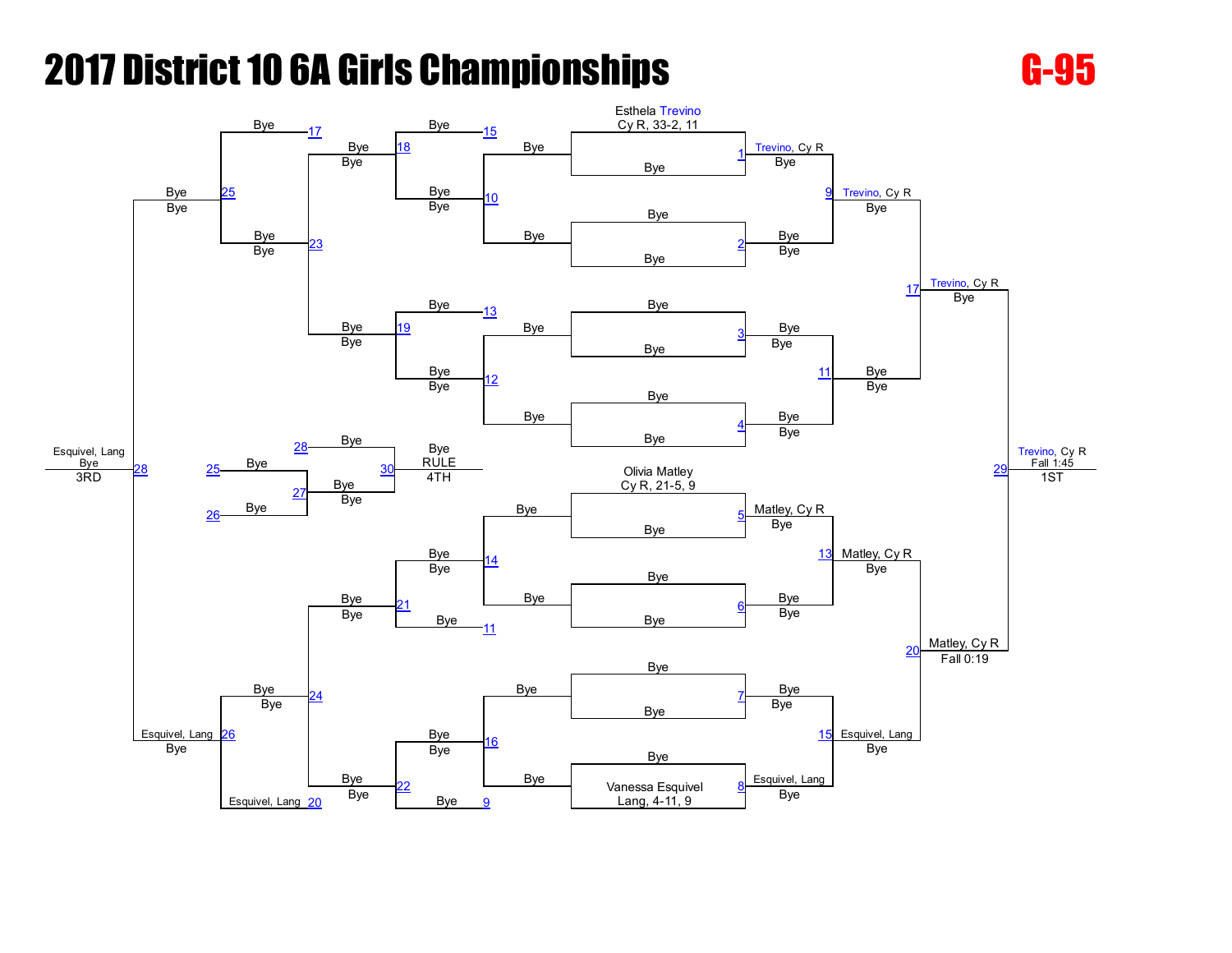

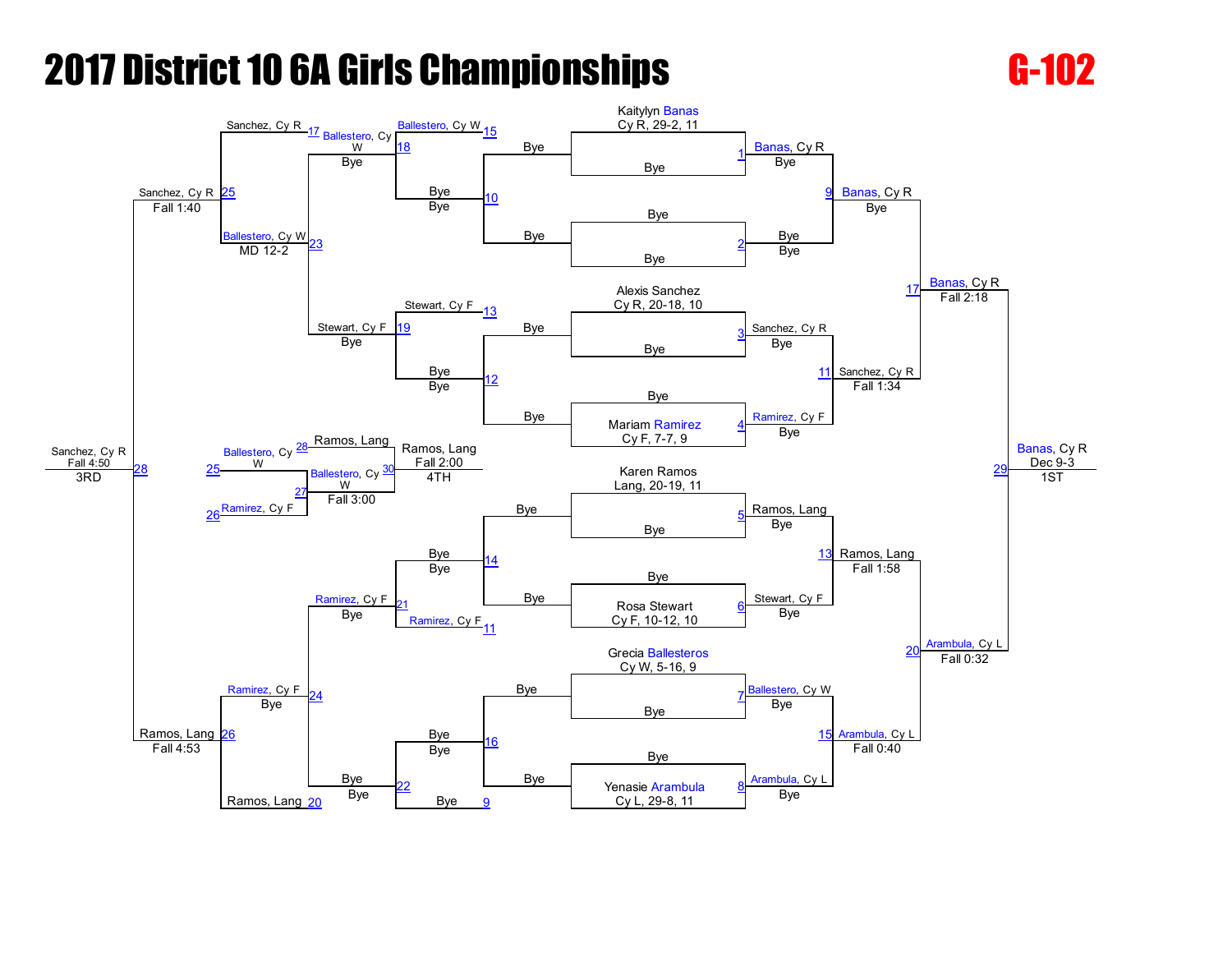

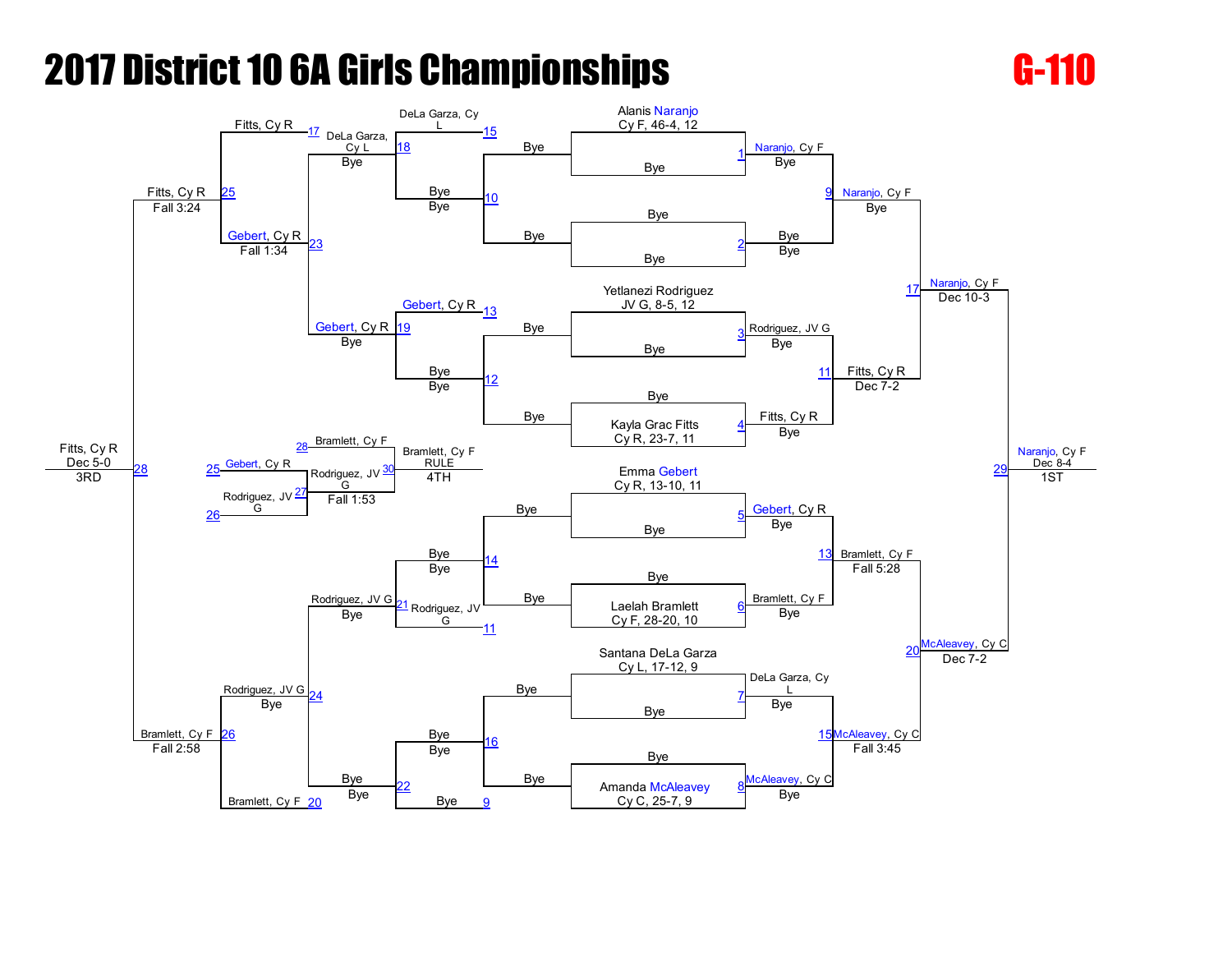

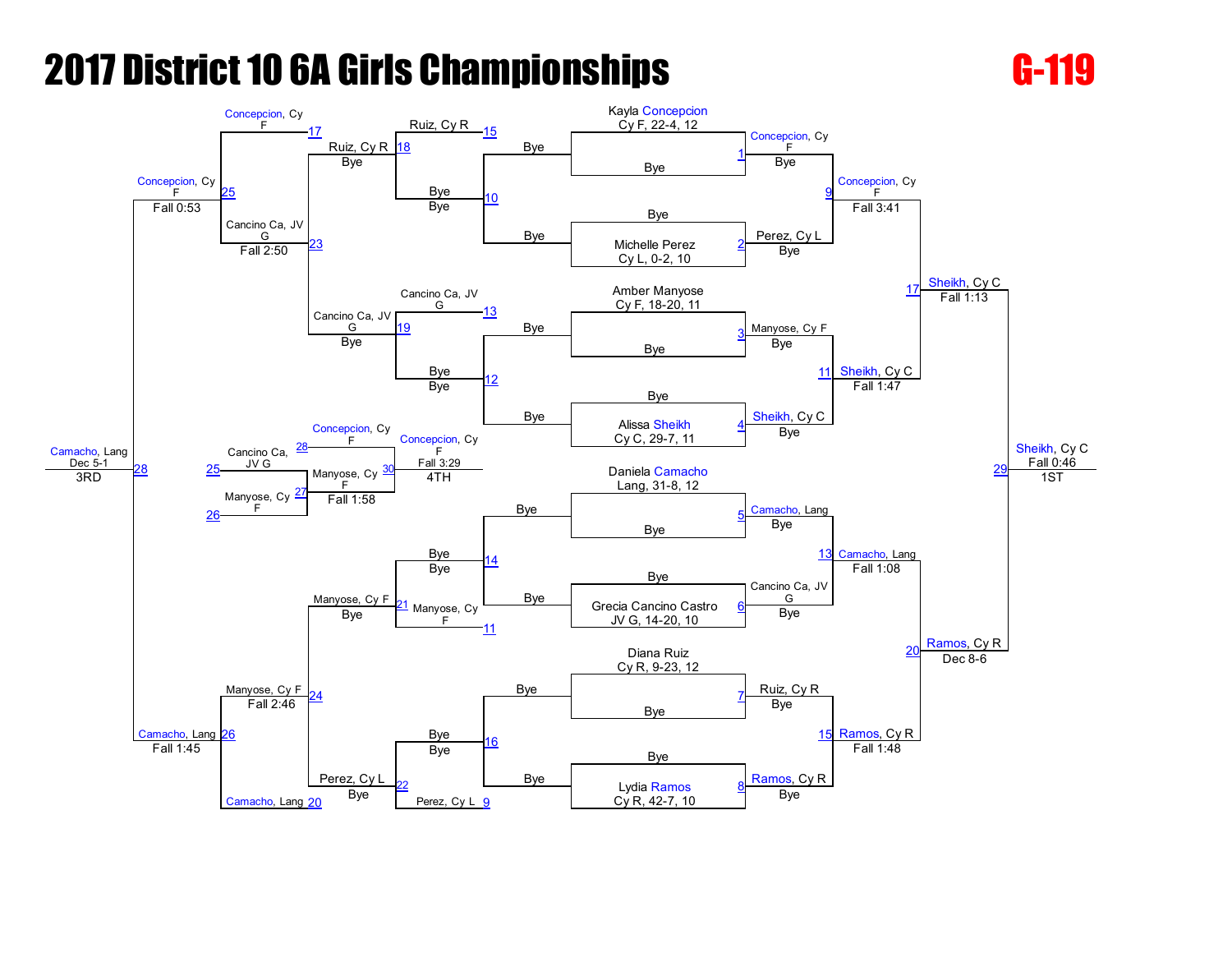

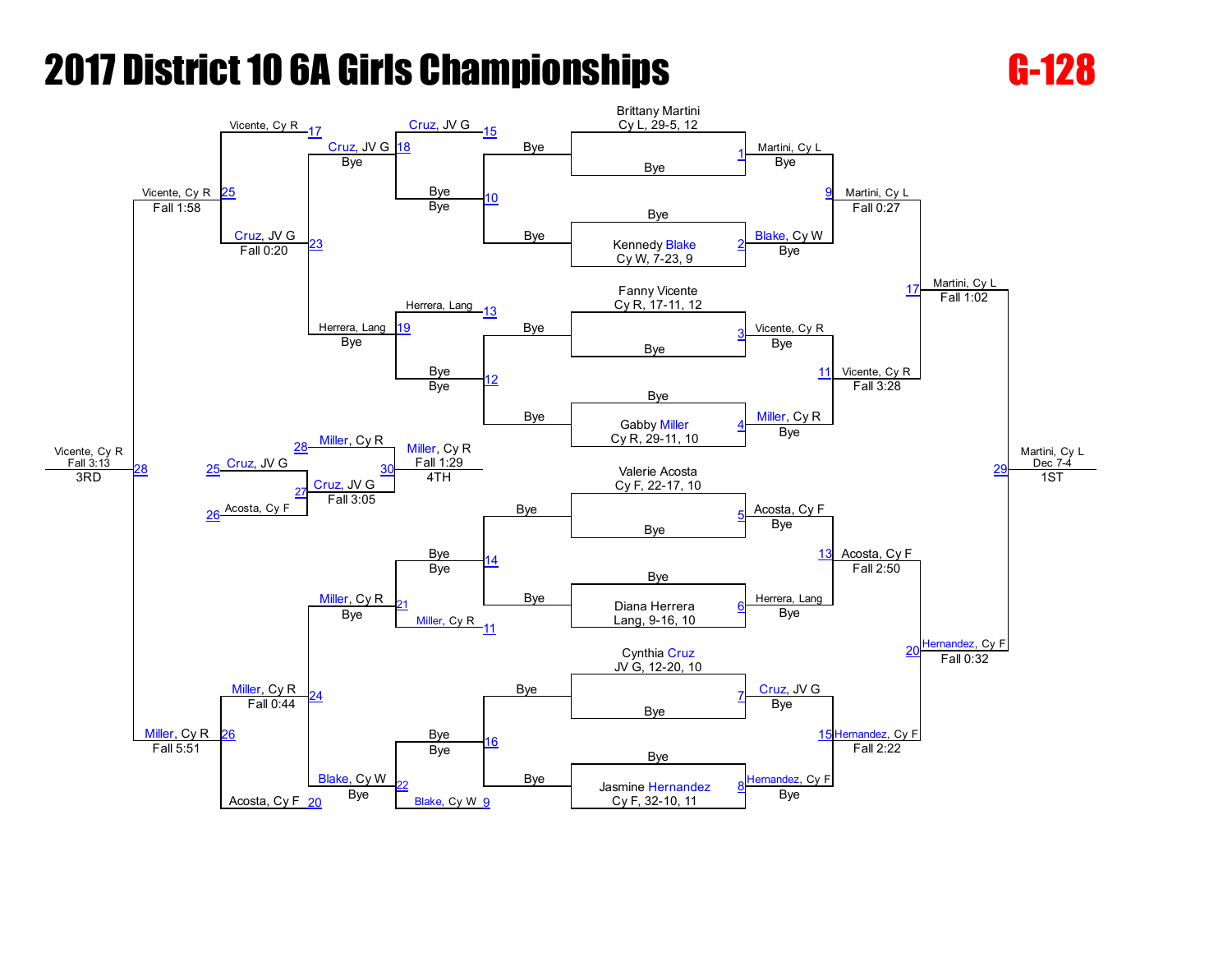

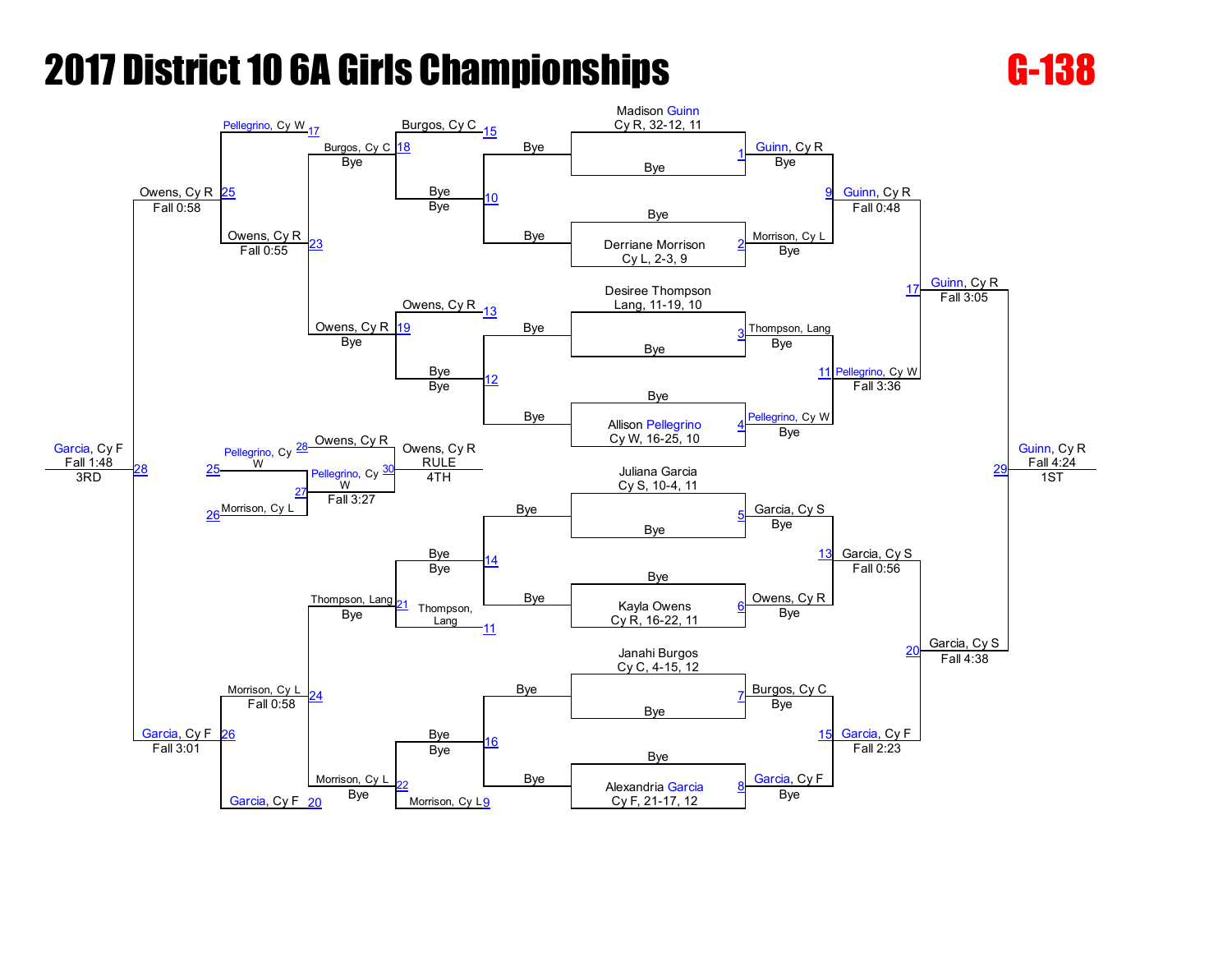

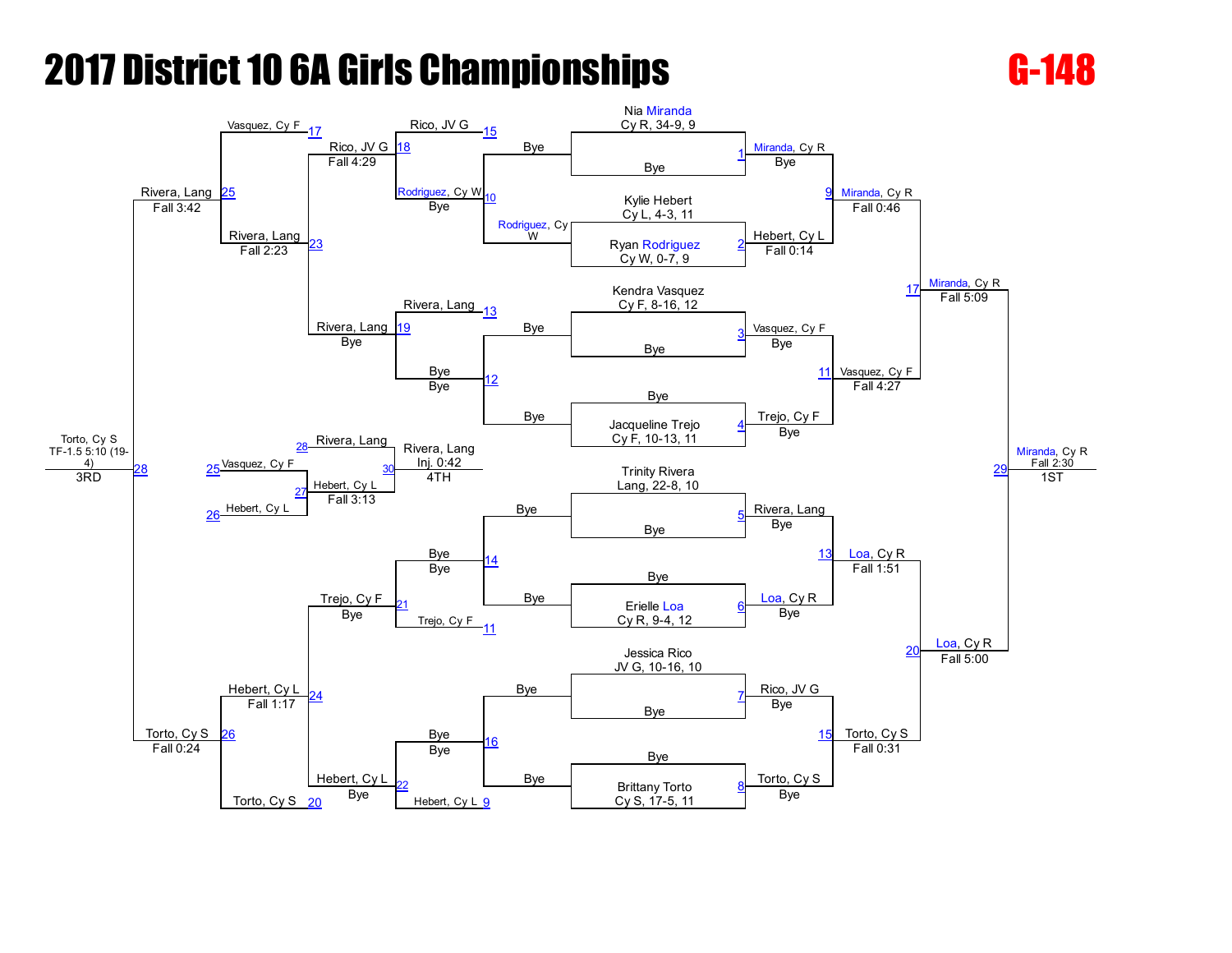

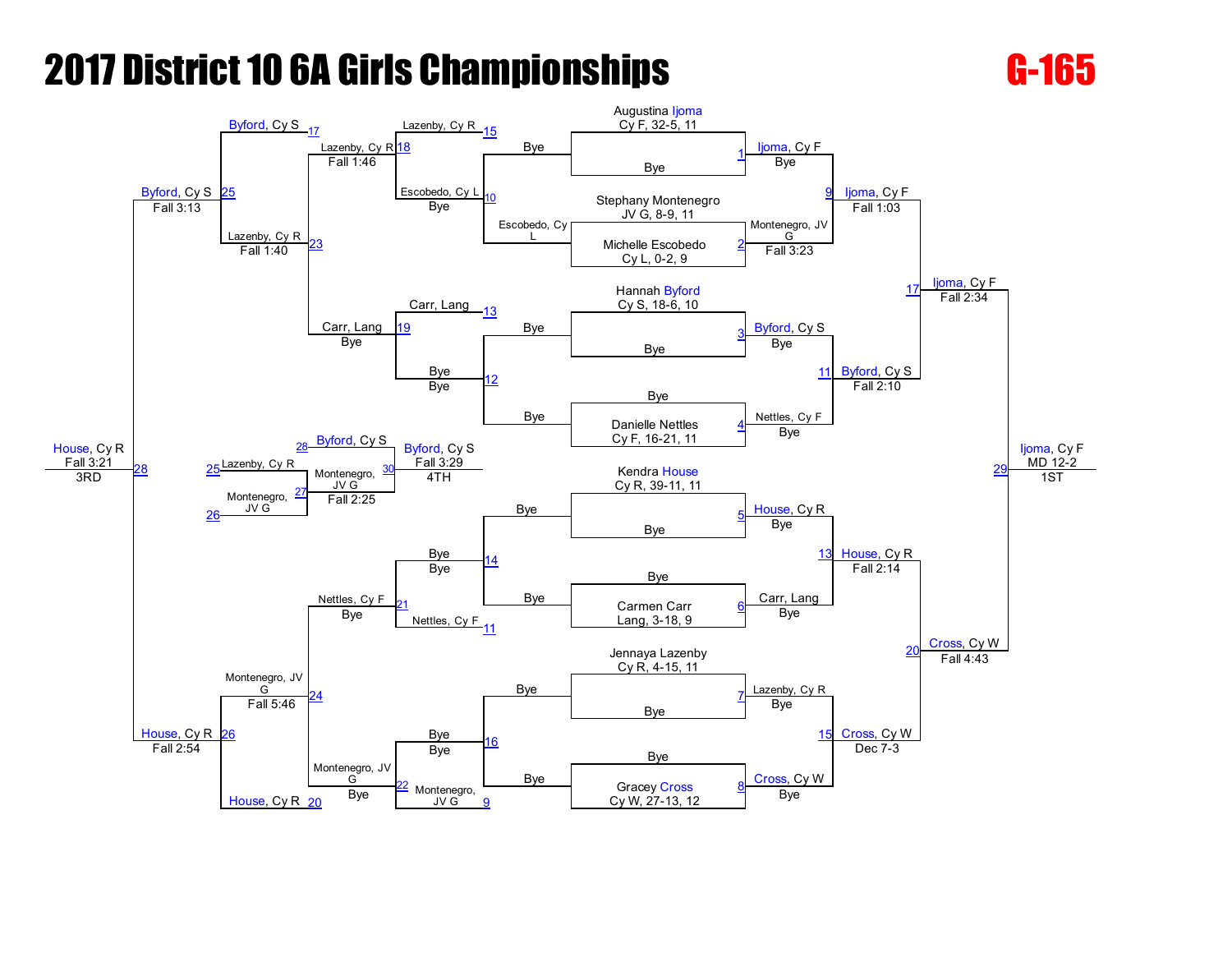

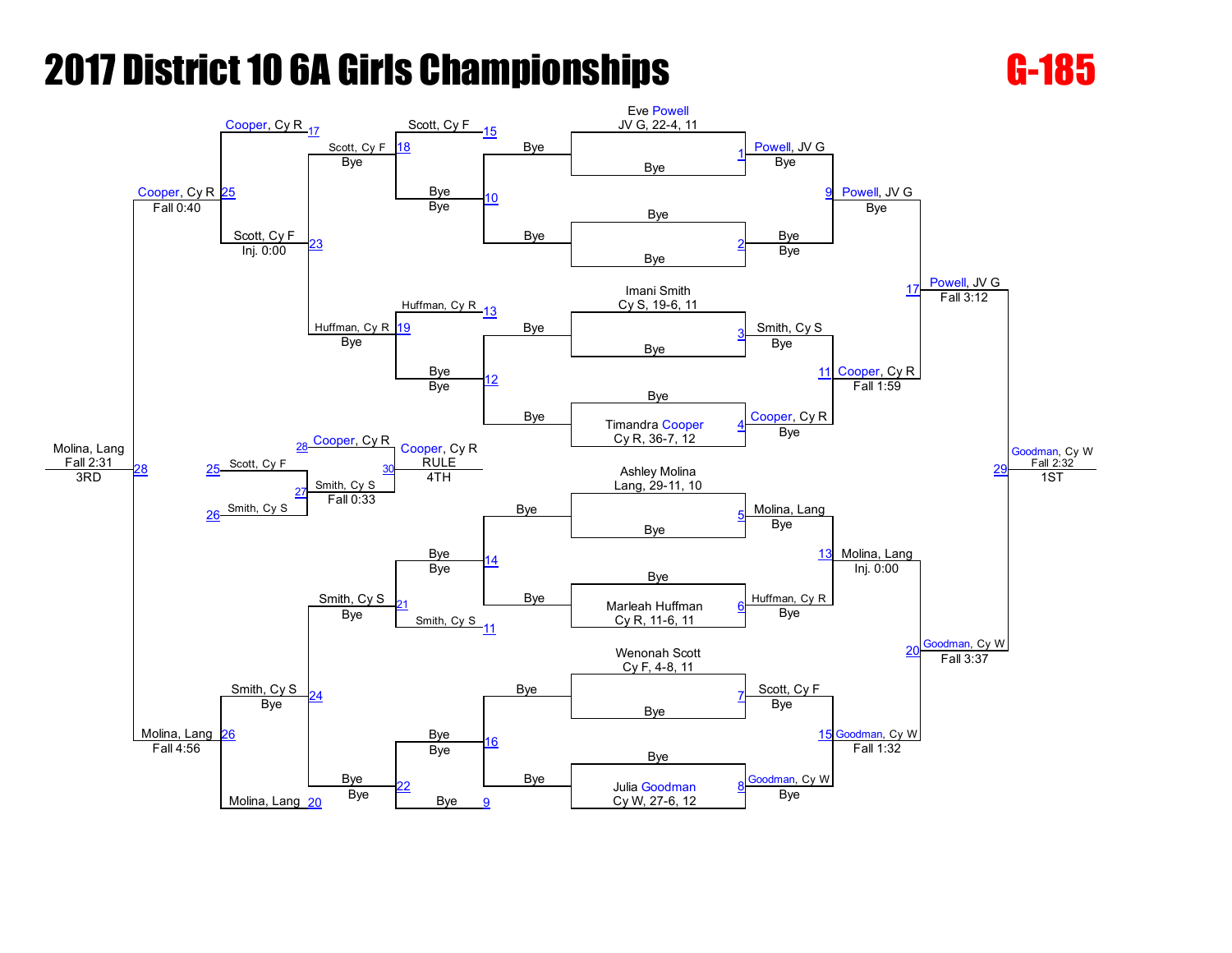

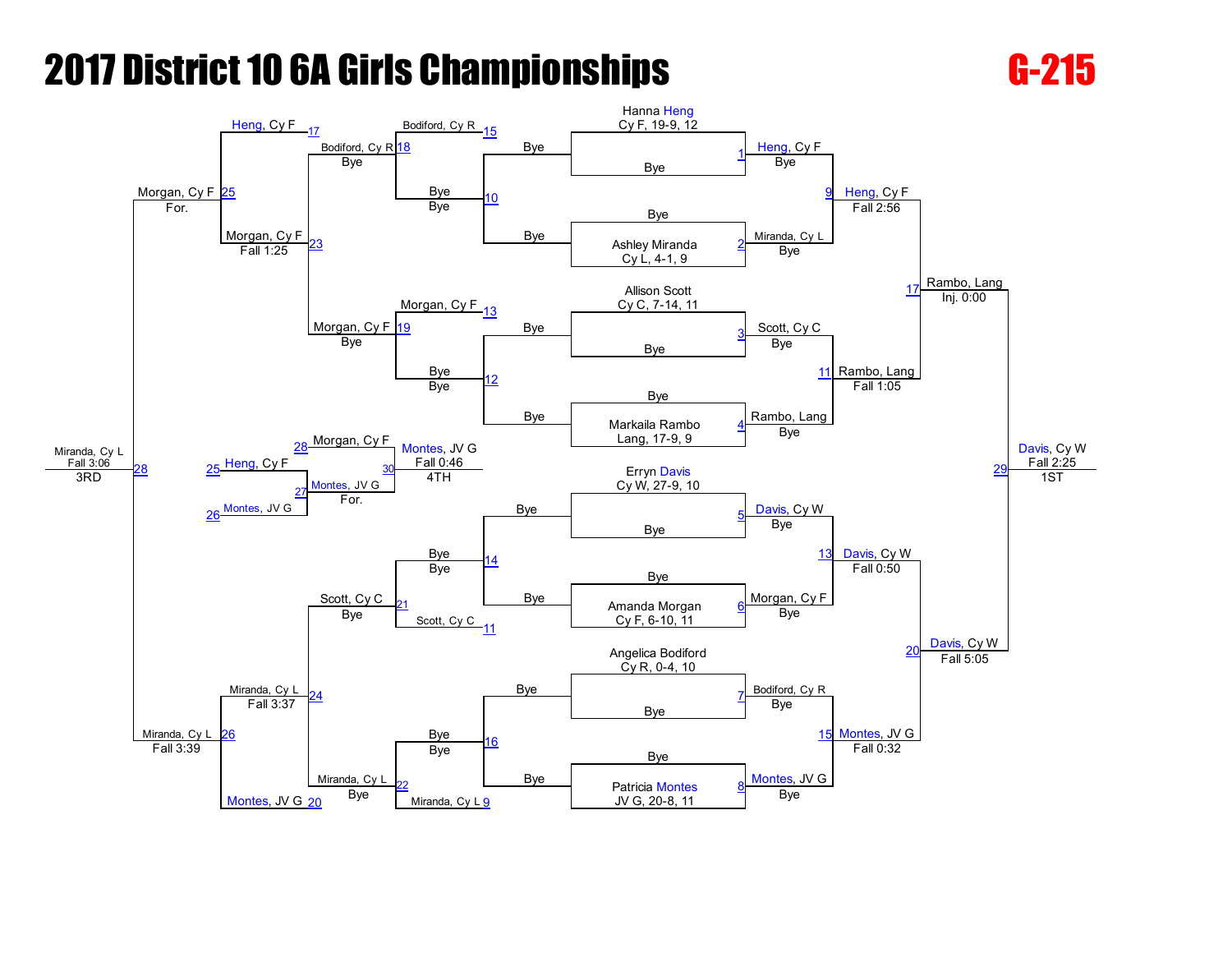



Valeria Rodriguez, Cy R, 7-16, 10 1ST

Aurora Cano, Cy F, 0-2, 9 2ND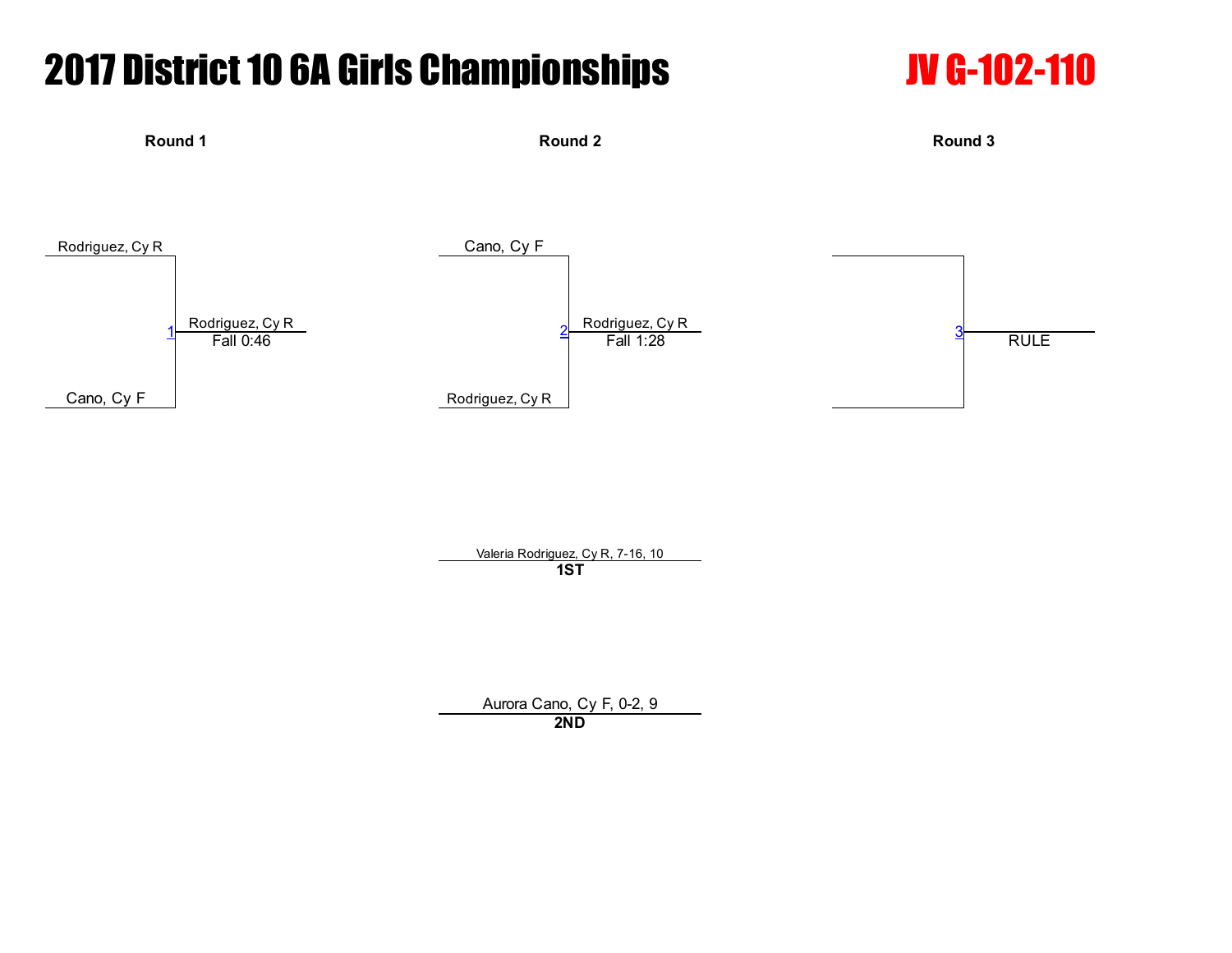

|                                                                                                                                                | Round 1                                                                                                                                                                                                        |                                                            |
|------------------------------------------------------------------------------------------------------------------------------------------------|----------------------------------------------------------------------------------------------------------------------------------------------------------------------------------------------------------------|------------------------------------------------------------|
| Cuevas, Fair<br><b>Bye</b>                                                                                                                     | Blaze, Cy R<br>Argueta, Lang<br>Fall 1:23<br>Argueta, Lang<br>Round 2                                                                                                                                          | Lawhorn, Lang<br>Lawhorn, La<br>MD 11-2<br>Lopez, Cy C     |
| Cuevas, Fair<br>Fall 0:24                                                                                                                      | Blaze, Cy R<br>Blaze, Cy R<br>Fall 3:53<br>Lawhorn, Lang<br>Round 3                                                                                                                                            | Argueta, Lang<br>Argueta, La<br>Bye<br><b>Bye</b>          |
| Cuevas, Fair<br>Fall 1:30                                                                                                                      | Blaze, Cy R<br>Blaze, Cy R<br>Bye<br><b>Bye</b><br>Round 4                                                                                                                                                     | Argueta, Lang<br>Argueta, La<br>Fall $0:32$<br>Lopez, Cy C |
| Argueta, Lang<br>Fall 3:25                                                                                                                     | Blaze, Cy R<br>Blaze, Cy R<br>11<br>Fall 1:40<br>Lopez, Cy C<br>Round 5                                                                                                                                        | Lawhorn, Lang<br>Lawhorn, La<br>12<br>Bye<br><b>Bye</b>    |
| Cuevas, Fair<br>Fall 0:37                                                                                                                      | Argueta, Lang<br>Argueta, Lang<br>For.<br>Lawhorn, Lang                                                                                                                                                        | Lopez, Cy C<br>Lopez, Cy<br>15<br><b>Bye</b><br><b>Bye</b> |
| <u>STLERS</u><br>as, Fair, 10-6, 9<br>Bye<br>ize, Cy R, 6-8, 11<br>a, Lang, 5-0, 10<br>orn, Lang, 2-3, 9<br><mark>ez, Cy C, 1-4, &amp;n</mark> | Sam Argueta, Lang, 5-0, 10<br>1ST<br>Blanca Cuevas, Fair, 10-6, 9<br>2ND<br>Dae'asia Blaze, Cy R, 6-8, 11<br>3RD<br>Tristan Lawhorn, Lang, 2-3, 9<br>4TH<br>Angelina Lopez, Cy C, 1-4, &n<br>5TH<br>Bye<br>6TH |                                                            |

### Lawhorn, Lang Lawhorn, Lang [Lopez,](javascript:viewProfile(2074356009)) Cy C Argueta, Lang Argueta, Lang Bye Argueta, Lang Argueta, Lang [Lopez,](javascript:viewProfile(2074356009)) Cy C Lawhorn, Lang Lawhorn, Lang Bye [Lopez,](javascript:viewProfile(2074356009)) Cy C [Lopez](javascript:viewProfile(2074356009)), Cy C Bye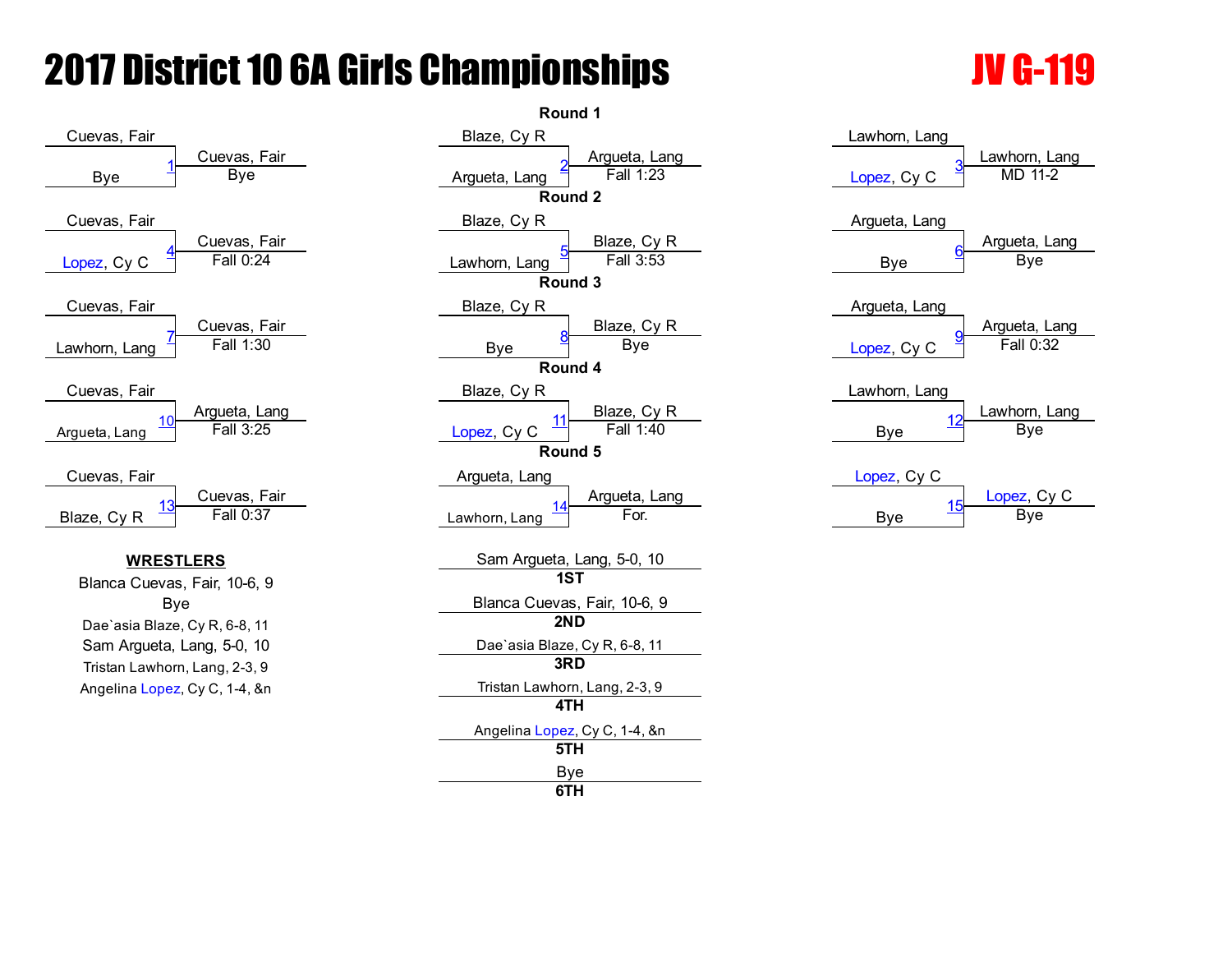



| King, Lang              |                          |
|-------------------------|--------------------------|
| 3<br>Vidal, Cy L        | King, Lang<br>Fall 3:16  |
| Guzman, Fair            |                          |
| 6<br>Bye                | Guzman, Fair<br>Bye      |
| Guzman, Fair            |                          |
| <u>9</u><br>Vidal, Cy L | Vidal, Cy L<br>Fall 3:31 |
| King, Lang              | King, Lang               |
| 12<br>Bye               | Bye                      |
| Vidal, Cy L             |                          |
| <u> 15</u><br>Bye       | Vidal, Cy L<br>Bye       |
|                         |                          |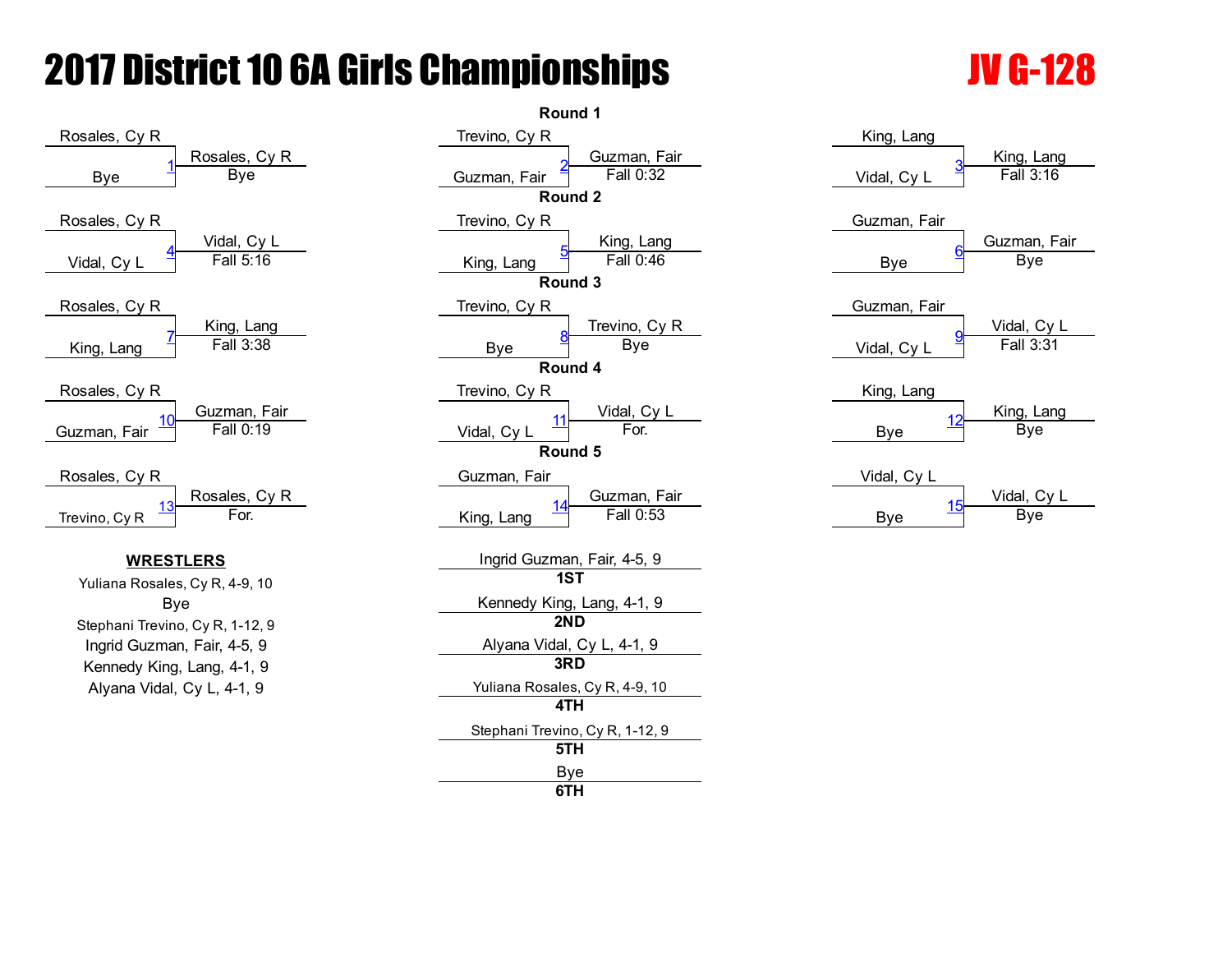# **2017 District 10 6A Girls Championships The Constitution of the UV G-138**



Juliana Camarillo, Cy R, 2-11, 9 Lynn Bui, Cy F,  $4-1$ , 11

|                                                                                                                                  | Round 1                                                                                                                                                                                                                                 |                                                          |
|----------------------------------------------------------------------------------------------------------------------------------|-----------------------------------------------------------------------------------------------------------------------------------------------------------------------------------------------------------------------------------------|----------------------------------------------------------|
| Klusendorf, Fair<br><b>Bye</b>                                                                                                   | Segura, Fair<br>Jimenez, Cy R<br>Fall 3:20<br>Jimenez, Cy R<br>Round 2                                                                                                                                                                  | Camarillo, Cy R<br>Bui, Cy F<br>Dec 7-3<br>Bui, Cy F     |
| Bui, Cy F<br>Fall 5:48                                                                                                           | Segura, Fair<br>Segura, Fair<br>Fall 1:16<br>Camarillo, Cy R<br>Round 3                                                                                                                                                                 | Jimenez, Cy R<br>Jimenez, Cy<br><b>Bye</b><br><b>Bye</b> |
| Klusendorf, Fair<br>For.                                                                                                         | Segura, Fair<br>Segura, Fair<br>Bye<br><b>Bye</b><br>Round 4                                                                                                                                                                            | Jimenez, Cy R<br>Bui, Cy F<br>Dec 7-5<br>Bui, Cy F       |
| Klusendorf, Fair<br>Fall 2:28                                                                                                    | Segura, Fair<br>Segura, Fair<br>Fall 0:37<br>Bui, Cy F<br>Round 5                                                                                                                                                                       | Camarillo, Cy R<br>Camarillo, C<br>Bye<br><b>Bye</b>     |
| Klusendorf, Fair<br>Fall 2:14                                                                                                    | Jimenez, Cy R<br>Jimenez, Cy R<br>For.<br>Camarillo, Cy R                                                                                                                                                                               | Bui, Cy F<br>Bui, Cy F<br>Bye<br><b>Bye</b>              |
| <u>STLERS</u><br>dorf, Fair, 11-13, 9<br>Bye<br>ura, Fair, 5-7, 9<br>ez, Cy R, 6-11, 10<br>rillo, Cy R, 2-11, 9<br>Cy F, 4-1, 11 | <u>Lynn Bui, Cy F, 4-1, 11</u><br><b>1ST</b><br>Jordan Klusendorf, Fair, 11-13, 9<br>2ND<br>Jimena Jimenez, Cy R, 6-11, 10<br>3RD<br>Alexis Segura, Fair, 5-7, 9<br>4TH<br>Juliana Camarillo, Cy R, 2-11, 9<br>5TH<br><b>Bye</b><br>6TH |                                                          |

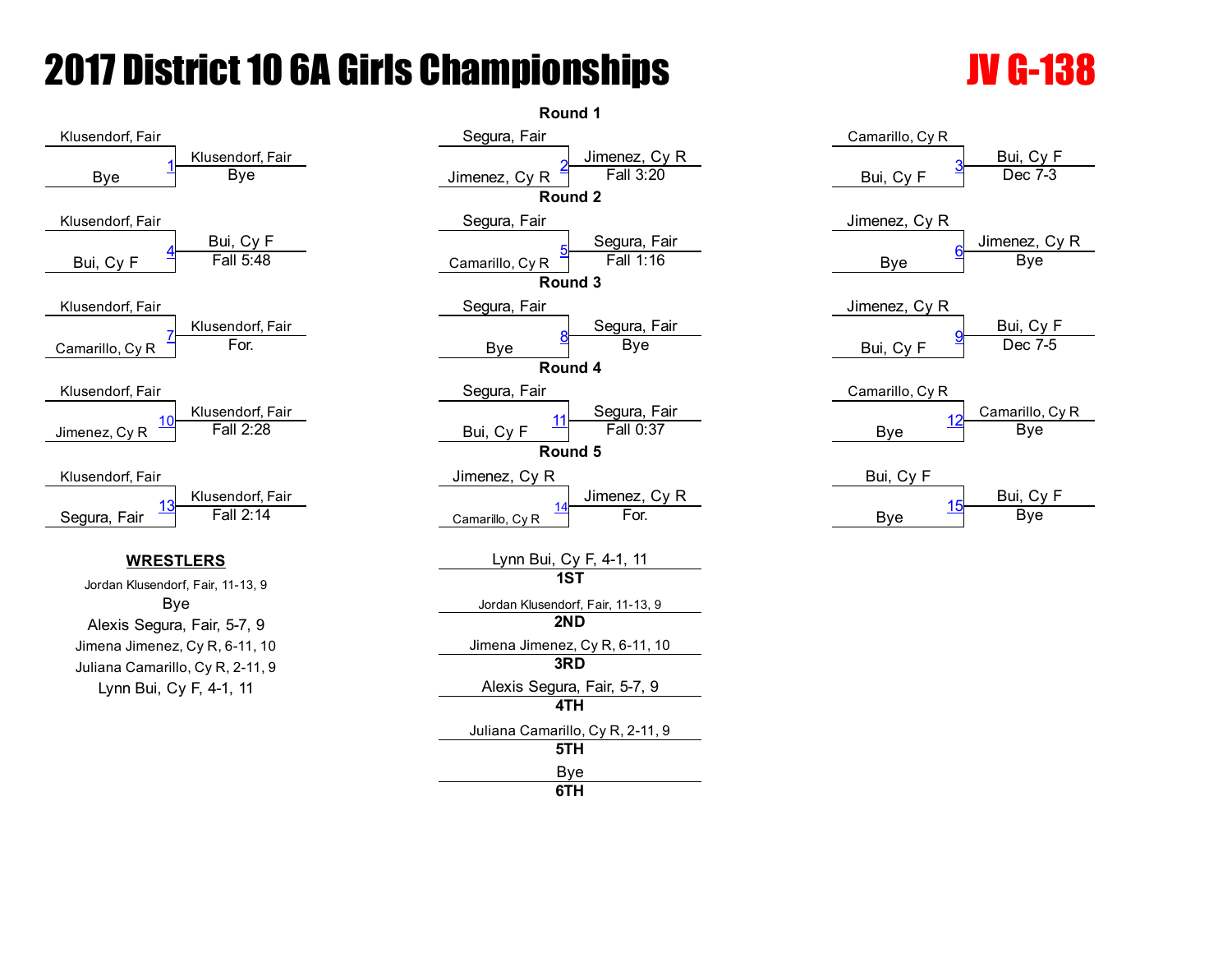# **2017 District 10 6A Girls Championships The Construction Construction Construction Construction Construction C**



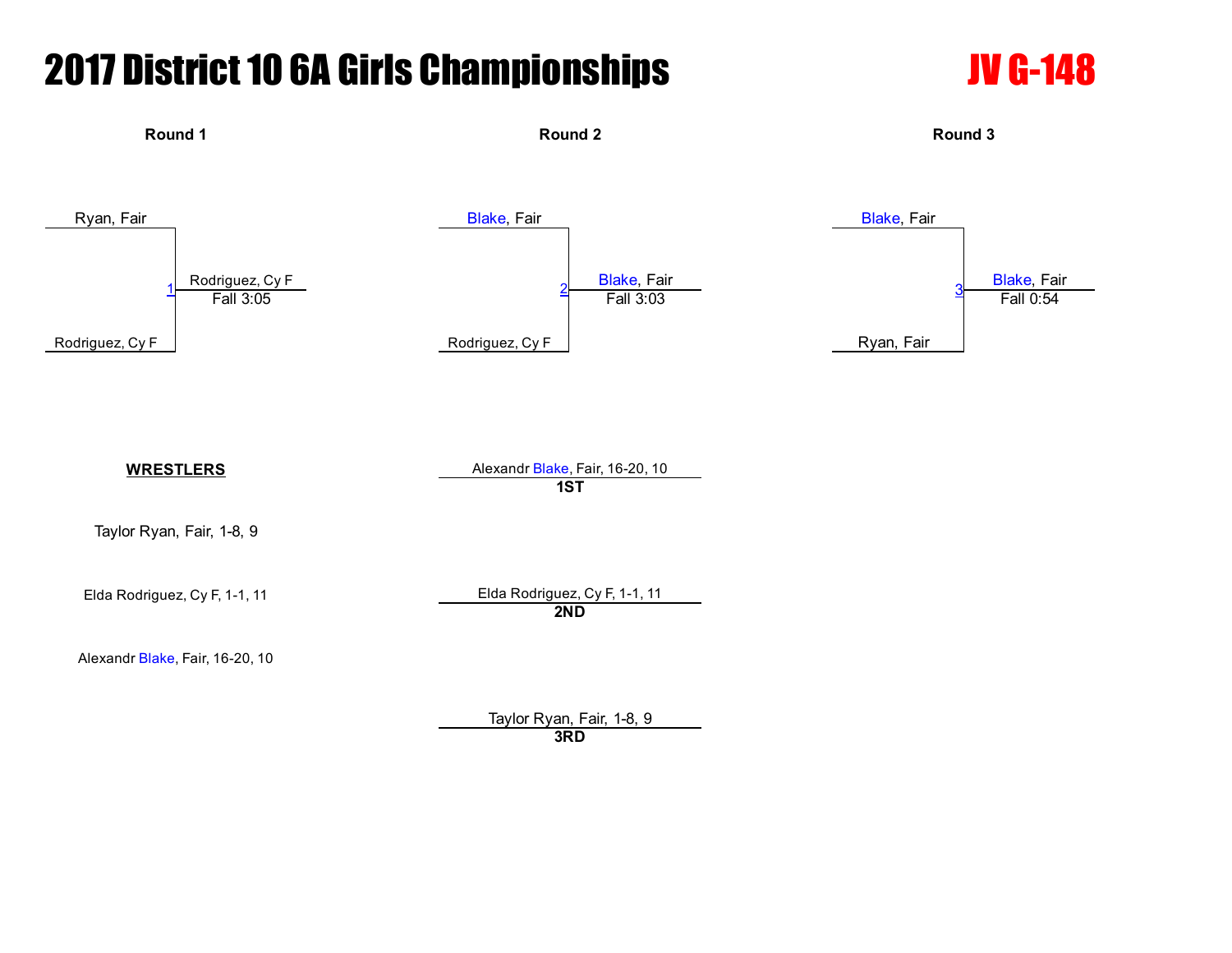